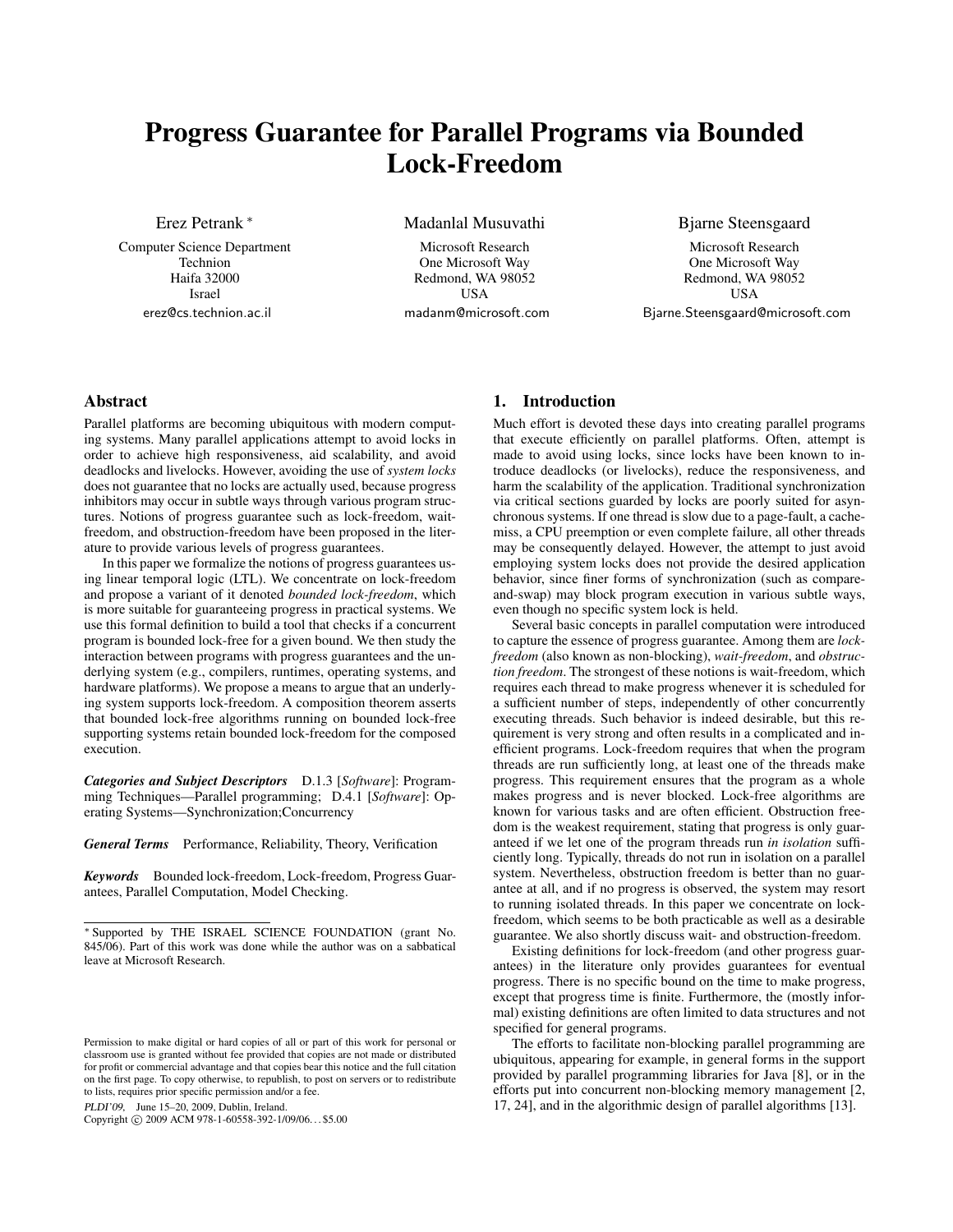In this paper we formalize the three notions above using linear temporal logic (LTL) [25]. Next, we propose a definition for *bounded* lock-freedom in which the time for progress is bounded, so that the pace of progress can be clearly determined from the lock-freedom guarantee. It turns out that the details of the formal definition are subtle and simple variations of the definition, that seem intuitively satisfactory, lead to various pitfalls. We discuss those as well.

We use our definition to build an automated tool for checking bounded lock-freedom of concurrent programs. Our tool is based on the CHESS model checker [22] that systematically enumerates all thread interleavings of a concurrent program for a given input harness. We show results from running this tool on the stack data structure, taken from Chapter 11 of [13].

Returning to the design of parallel programs, a common approach in program design in general, is to develop algorithms in a top-down manner. The algorithm is designed at a high level and then implemented on a high-level language. The program is then compiled with a modern compiler, and run on a contemporary operating system and hardware platform. We expect such runs to preserve the good properties of the high level design, and in particular the lock-free guarantee.

However, lock-free algorithms that are implemented on top of modern languages may lose their lock-freedom because the system services that they employ do not support lock-freedom. In some cases, system services may even include explicit or implicit locks. For example, Valois' lock-free linked-list algorithm [26] has a well known  $C++$  implementation by Bush [1], which uses the  $C++$  new operation. On most systems, the new operation does not maintain lock-freedom. To preserve lock-freedom, a special allocator that preserves lock-freedom must be used. Further examples, discussed in Section 5, show various scenarios in which care is required to maintain lock-freedom through the supporting system and hardware. An interesting question that arises is whether one must explore the entire implementation to the bones of the highly complex hardware in order to make sure that an algorithm satisfies the promised guarantees.

In this paper, we propose a framework that avoids such a need, by separating algorithm design from system support. We formalize and advocate a development framework in which reasoning can be made separately for the program and for the services it uses. Thus, the algorithm developer is able to claim that an algorithm runs in a lock-free manner on *any* system that supports lock-freedom. The system developer is able to reason that the system can support *any* lock-free algorithm. And if both make their claims using our framework, then a simple composition theorem, asserted in this paper, provides the connection, guaranteeing that the run of a lockfree algorithm on a system that supports lock-freedom is lock-free. We stress that the algorithm developer does not need to know the system details and vice versa.

System services are ubiquitous. Examples include runtime services (such as memory management, initialization of program structs, and initialization/termination of threads), interpreter services executing instructions of a program, or micro-instructions that execute machine code, memory hardware that supports caching for memory accesses, virtual memory that supports paging for memory accesses, device drivers that supports access to I/O, profiling code executed with the program to monitor its behavior, etc. All of these must support lock-freedom to ensure that the program running at the highest level is indeed lock-free.

This paper makes the following contributions.

• Formalizing the progress guarantee notions using LTL, in a way that allows formally arguing about progress guarantees of programs.

- Extending the lock-free progress guarantee into the more practical bounded lock-freedom, for which the progress guarantee is bounded for all possible executions.
- Exemplifying the use of the definitions for a verification of the lock-freedom property of a standard lock-free stack implementation.
- Putting up a framework for arguing about system support for lock-freedom, enabling a system designer to show that all lockfree programs will indeed run lock-free on his system.
- Asserting (and proving) a composition theorem that underlies the usefulness of the system support framework.

*Organization.* In Section 2 we provide basic definitions. We define lock-freedom and discuss variants in Section 3. This definition is used to check an implementation of a lock-free stack using a model checker in Section 4. In Section 5 we demonstrate why a formal approach is advisable in this context by bringing some examples from the real world. A specification of the service framework, i.e., definitions for lock-free programs and lock-free supporting services is given in Section 6. In Section 7 we state and prove the composition theorem. Related work is discussed in Section 8 and we conclude in Section 9.

# 2. Preliminaries

Lock-freedom is about a program making progress and in particular about an operation execution terminating. To formalize that, we must first establish the terminology for programs, operations, and computation steps.

We will view a *program* as being composed of a series of operations, where *operation* is composed of a sequence of *computation steps* with control statements that direct the flow of execution. We assume that each computation step is executed by a thread belonging to the set T.

Note that the same program can be partitioned into operations in various different ways, according to a choice of granularity. Progress is obtained when an operation terminates. It is possible that a program will be lock-free for one definition of operations and not lock-free with another choice of operation definition. We believe this freedom to choose what progress means is important for proving guarantees that are appropriate for a given program. Thus, operations must be specified and cannot be derived from a program description. In contrast, the computation steps should be automatically deducible from the program. One may choose to think of computation steps of different granularities, such as a Turing Machine  $\delta$ -transitions, instructions of some machine language, instructions of microcode, or clock ticks of the machine hardware. Terminology should be well set before a proof can be constructed, but for the context of this paper, they should all be equivalent.

To reason about the program execution, we define a set of predicates on computation steps. For a thread  $t \in T$ , the predicate  $sched(t)$  (standing for "schedule of t") is true for a computation step if and only if  $t$  is the thread executing the step. Also, the predicate  $prog(t)$  (standing for "progress of t") is true for a computation step if and only if t completes an operation, or in other words, makes progress in this step. Obviously,  $prog(t) \Rightarrow sched(t)$ . Also,  $\exists$ *tprog*(*t*) is true in a step if some thread makes progress in this step.

An execution of a program  $P$  is a sequence of computational steps. Let  $P(n)$  be the set of all executions of the program P for any input of size  $n \in \mathbb{N}$ . With a slight abuse of notation, we represent P to be  $\bigcup_{\forall n \in \mathbb{N}} P(n)$ , the set of all executions for the program P. Regarding the model of parallelism, in this work we adopt the model of sequentially consistent executions. This allows discussing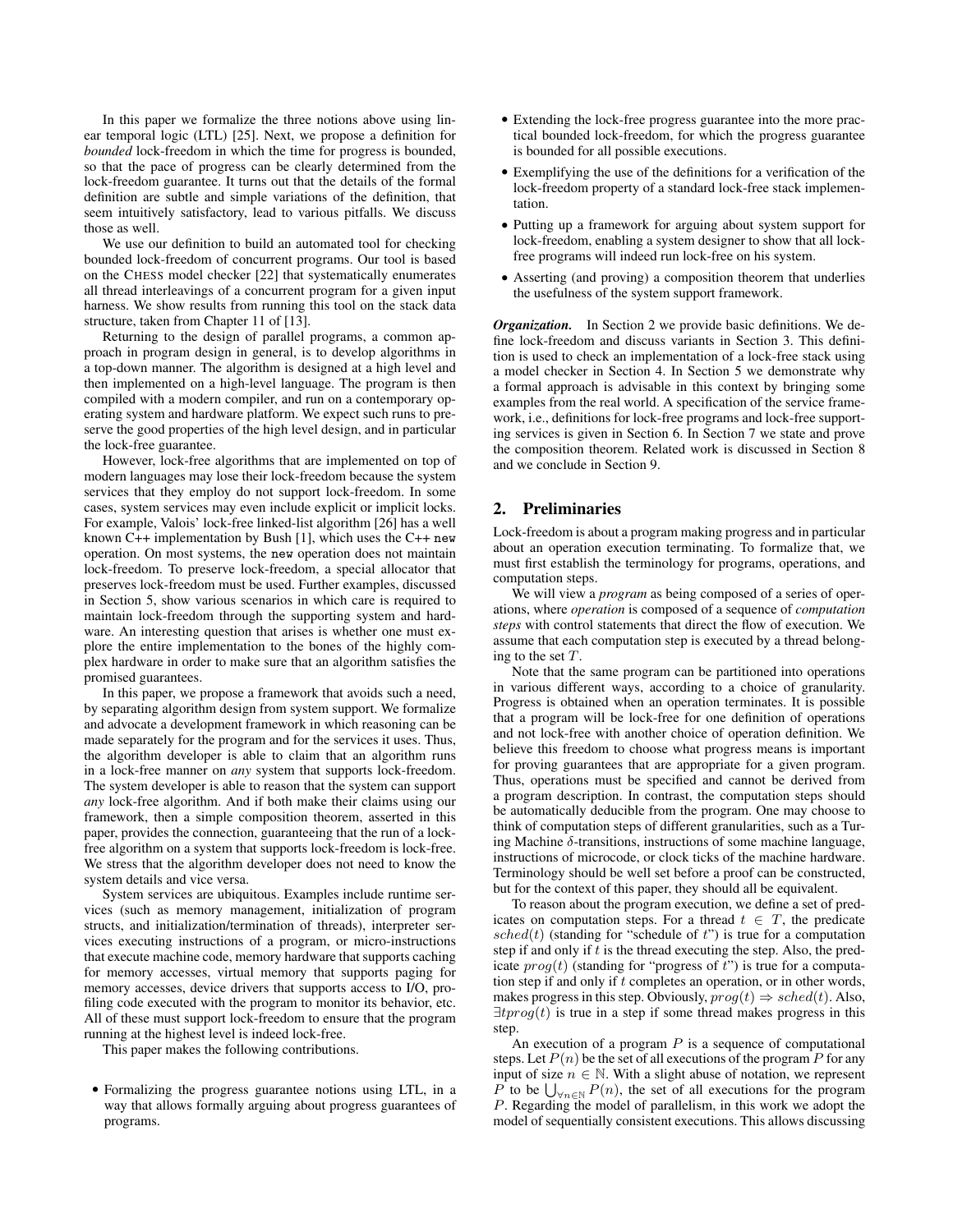points in the execution. Extensions for non-sequentially consistent platforms are outside the scope of this paper.

# 3. Defining Lock-Freedom

We now turn to defining lock-freedom. The formal definitions below are close in spirit to existing definitions in the literature, except that they are specified for general programs.

We use linear temporal logic (LTL) [25] as our formalism. For completeness, we provide a brief introduction to the temporal operators G and F, specialized for our setting.  $\frac{1}{1}$  Given an execution  $s_0, s_1, s_2, \ldots$ , and a predicate p, the predicate G p (standing for "globally  $p$ ") is true at a step  $s_i$  if and only if p is true for all steps  $s_i, j \geq i$ . Also, F p (standing for "finally p") is true at a step  $s_i$  if and only if p is true for some step  $s_j, j \geq i$ . A predicate p is true for an execution  $s_0, s_1, s_2, \ldots$ , if and only if p holds for the first step  $s_0$ .

For example, an execution satisfies  $Gsched(t)$  if t is the only thread scheduled in this execution. Similarly,  $F$   $prog(t)$  holds for an execution if the thread  $t$  eventually completes an operation in this execution. Finally,  $GF$   $prog(t)$  is true for an execution if the thread  $t$  completes operations "infinitely-often" — in other words, the thread  $t$  makes continuous progress in this execution. The definition of lock freedom follows.

DEFINITION 3.1 (Lock-Freedom). An execution  $e \in P$  is lock*free if and only if* e *satisfies*

 $GF \exists {tprog(t)}.$ 

*A program P is lock-free if every execution*  $e \in P$  *is lock-free.* 

To reason about bounded progress guarantees, we introduce a temporal operator  $F_k$  defined for  $k \in \mathbb{N}$  as follows. Given an execution  $s_0, s_1, s_2, \ldots$ , and a predicate p, we say  $F_k$  p (standing for "finally p within  $k$ ") is true at a step  $s_i$  if and only if p is true for some step  $s_j, i \leq j < i+k$ . Intuitively,  $F_k$  p is true at a step if  $p$  holds within the next  $k$  steps in this execution. Furthermore, to later define bounded wait-freedom we will need to extend this operator into  $F_k^q$  p which is true at a step  $s_i$  if p holds within the next  $k$  steps that satisfy the predicate  $q$ .

Bounded lock-freedom is specified with respect to the input length n. This choice will be discussed in Section 3.3 below. We also provide an equivalent non-LTL definition there, in which we spell out the quantifiers and discuss possible alternative definitions.

DEFINITION 3.2 (Bounded Lock-Freedom). An execution  $e \in P$ *is* k*-bounded lock-free if the execution satisfies*

$$
GF_k \exists {tprog(t)}.
$$

*A program P is bounded lock-free if for any*  $n \in \mathbb{N}$ *, there exists a* k *such that all executions in* P(n) *are* k*-bounded lock-free.*

To stress the bound, we sometimes say that  $P$  is bounded lockfree with progress guarantee  $k(n)$  (and explicitly specify the function  $k(n)$ ).

The traditional (unbounded) lock-free notion nicely captures the theoretical essence of an algorithm that must make progress eventually. A thread does not get stuck forever just because another thread is delayed for a long time or even fails to execute. Theoretically, this is an important guarantee, but the down side is that for such lock-free programs, a delayed (or failing) thread can create a huge delay for the other running threads. It is only guaranteed that it cannot delay them forever. From a practical point of view, and especially when building a supporting service for a practical system,

the bounded variant is very attractive since it limits delays even in a worst case scenario. Such a guarantee is essential for systems that must support high responsiveness, and in particular real-time behavior. In the rest of this paper we concentrate on the *bounded* lock-freedom variant. A simple analogue of the definitions, properties, and claims can be also made with the unbounded variant. We chose to work with the bounded definition because of its practical value and since the claims and definitions are slightly more involved to state and prove. It is better to formally cover the more difficult case. In Section 3.3 below, we demonstrate the care required in such definition by showing that slight, seemingly correct variations do not work well.

To complete this section, we also formally define wait-freedom and obstruction-freedom. Wait-freedom ensures that if a thread is scheduled infinitely many times, then it must make progress infinitely many times. Although this is not the focus of this paper, we also provide an extension for bounded wait-freedom (and later for bounded obstruction-freedom).

DEFINITION 3.3 (Wait-Freedom). An execution  $e \in P$  is wait*free if and only if* e *satisfies*

$$
\forall t \left( GF \; sched(t) \right) \Rightarrow \left( GF \; prog(t) \right).
$$

*A program P is wait-free if every execution*  $e \in P$  *is wait-free.* 

DEFINITION 3.4 (Bounded Wait-Freedom). An execution  $e \in P$ *is* k*-bounded wait-free if the execution satisfies*

$$
\forall t \; GF_k^{sched(t)} \; prog(t).
$$

*A program P is bounded wait-free if for any*  $n \in \mathbb{N}$ *, there exists a* k *such that all executions in* P(n) *are* k*-bounded wait-free.*

Finally, we formally define obstruction-freedom. This definition makes sure that progress is obtained when a thread runs in isolation.

DEFINITION 3.5 (Obstruction-Freedom). An execution  $e \in P$  is *obstruction-free if and only if* e *satisfies*

$$
\forall tGF \ (sched(t) \Rightarrow prog(t) ).
$$

*A* program *P* is obstruction-free if every execution  $e \in P$  is *obstruction-free.*

DEFINITION 3.6 (Bounded Obstruction-Freedom). *An execution* e ∈ P *is* k*-bounded obstruction-free if the execution satisfies*

$$
\forall tGF_k \ (sched(t) \Rightarrow prog(t) ).
$$

*A* program *P* is bounded obstruction-free if for any  $n \in \mathbb{N}$ , *there exists a* k *such that all executions in* P(n) *are* k*-bounded obstruction-free.*

As explained in the introduction we focus on lock-freedom in the rest of this paper. Wait-freedom is desirable but strong and often hard to achieve for interesting tasks. in contrast, obstructionfreedom provides a guarantee that only holds if a thread is run in isolation. Lock-freedom is practicable and provides a strong enough guarantee.

#### 3.1 Remarks about the Definitions

The wait-free and obstruction-free conditions are local to a thread. This locality may make the requirement simpler to prove. In contrast, proving lock-freedom for a set of threads that create a program, requires a global view of the threads in the set. The proof must take care of the interaction between all threads in the set, and make sure that other threads do not interfere. In particular, it will have to ensure that the threads of the program make progress (when scheduled) *independently* of other threads in the system. The notion of independence will be discussed in Section 3.2 below.

<sup>&</sup>lt;sup>1</sup> Interested readers should read [25] for a more rigorous and complete treatment.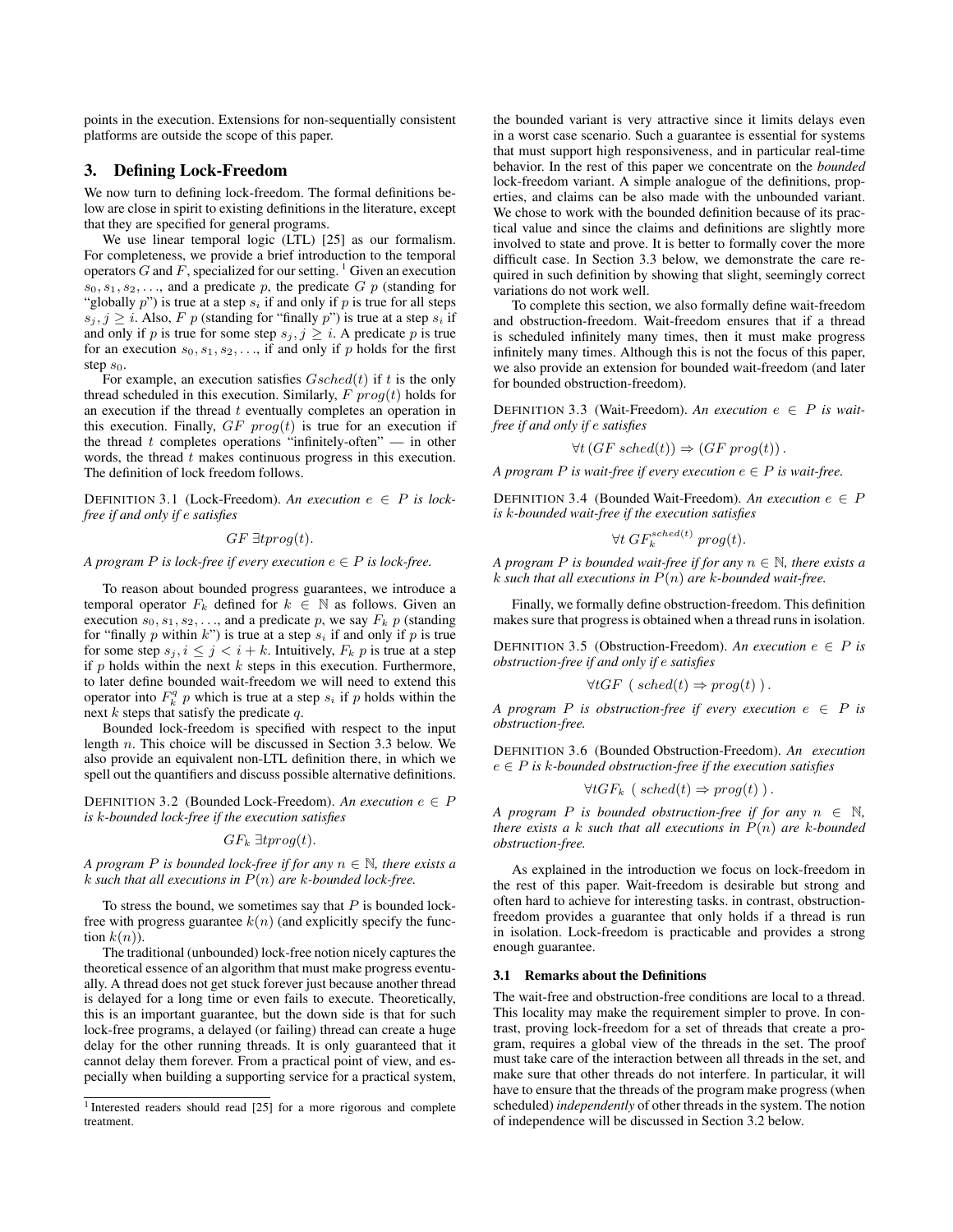Definitions 3.2 and 3.1 have been stated with respect to a program. An equivalent definition may be stated for a method, or any other part of the program that consists of full operations<sup>2</sup>. Thus, we can consider also lock-free methods and lock-free sub-programs. It follows trivially that if a program is lock-free then so is any sub-part of it.

Next, we would like to stress that waiting for some event should not be considered a single computation step. A processor that is waiting for a lock to become available or waiting for an event to happen is considered as executing no-operation steps or running a busy wait. If a wait for a lock cannot be bounded, then the algorithm is not lock-free.

Finally, we would like to point out a property that is implied by Definition 3.2 but is not explicitly stated. For most programs bounded lock-freedom implies a bound on the number of threads that can run simultaneously during the program's execution.

OBSERVATION 3.7. *Any non-trivially-progressing bounded lockfree program P and any*  $n \in \mathbb{N}$ *, there is a bound*  $\tau \in \mathbb{N}$  *on the number of threads that run concurrently at any point in any execution of* P *on inputs of length* n*.*

Non-trivially-progressing programs will be defined below (see Definition 3.8). But their essence becomes clear from the proof sketch of the observation that follows herein. Suppose a program  $P$  is lock-free, but for has an input  $x$ , such that and an execution on  $x$ , for which it can spawn an unbounded number of threads, depending on the execution so far. Let *n* be the length of x and  $k = k(n)$ be the progress guaranteed for inputs of length  $n$ . In a way of contradiction, we build a schedule in which the program does not make progress in  $k$  collaborative steps, thus foiling the lock-freedom guarantee. The scheduler create an execution in which the program spawns  $k$  (or more) threads that run concurrently. It then lets each such thread run until just before making a non-progressing computation step. Typically, not all program steps are progressing, and thus the thread will arrive at executing a non-progressing step. When all threads are about to execute a non-progressing step, the scheduler will let each thread perform one single (non-progressing) step, thus making the program execute  $k$  (or more) steps with no progress, contradicting the lock-freedom guarantee.

The above proof is correct only if the scheduler can bring each thread to execute a non-progressing computation step. This holds for standard programs that make progress only once in a while, but we formalize this property in the following definition.

DEFINITION 3.8 (Trivially-progressing programs). *A program* P *is trivially-progressing if there exists an input* x*, a state* S *in the execution of* P *on* x*, and a thread of execution* T *such that if* T *is scheduled to run exclusively (without any other thread executing any steps) from state* S*,* T *makes progress in each and every computation step.*

# 3.2 Synchronization Independence

Since lock-freedom is about executing cooperatively on a set of threads, then we should be able to also talk about independence of other sets of threads. We thus introduce a simple notion of independent execution. Intuitively, we say that if two programs are lock-free and if they do not communicate in any way, then when they execute together on the same system, each of them is still lockfree.

DEFINITION 3.9 (Synchronization Independence). *Two programs (or sub-programs) are synchronization-independent if for any possible inputs and any possible thread scheduling, the two programs (or sub-programs) never communicate or use shared resources, neither directly, nor via indirect communication with other threads.*

We are now ready to make a simple observation about independence and lock-freedom. The idea is that if two programs do not communicate, then they cannot interfere with each other's progress guarantee. This is true because if one of the programs is allowed to run enough computation steps, then by its original lock-freedom guarantee it must complete an operation, and the second independent program's run does not influence the run of the first program. The formal statement follows.

OBSERVATION 3.10. Let  $P_1$  and  $P_2$  be two programs that are *synchronization independent. If*  $P_1$  *is lock-free, then running these programs in parallel maintains the lock-freedom of*  $P_1$ *. Namely,*  $P_1$ 's lock-freedom guarantee holds even if  $P_2$  runs in parallel.

# 3.3 On defining bounded lock-freedom

In this section we argue that our definition of bounded lockfreedom is the "right" one. As will be shown, slightly modified definitions which may seem adequate do not work out well. The main difference between bounded definition and the standard one is the order of quantifiers. In the bounded version, the bound is guaranteed for all executions (on a given input length) and in the standard one the bound may depend on the execution. To make the discussion more straightforward, we spell out the quantifiers explicitly in the (non-LTL) definition below.

# DEFINITION 3.11 (Bounded Lock-Freedom - non LTL version).

*A program is bounded lock-free if for any*  $n \in N$  *there exists a natural number* k *such that, for any possible input* x *of length* n*, any possible execution of the program on the input* x*, and for any possible point* t *in the execution, there exists an operation whose execution terminates before the program threads collectively execute* k *steps after time* t*.*

Definition 3.11 (and its equivalent definition 3.2) specify the guaranteed bound as a function of the input length. We argue that simpler and intuitively correct alternatives fail.

First, consider the simplest definition which guarantees a single constant bound, that should hold for all executions. This definition would first specify an existential quantifier  $k$  and demand that all executions must make progress after  $k$  collaborate steps. We claim that this definition is too strong, thwarting the ability to prove that any non-trivial algorithm is lock-free. The argument is similar to the one made for Observation 3.7. Consider any multithreaded algorithm that may run an unbounded number of threads simultaneously<sup>3</sup> and in which progress is not trivial, i.e., operations are composed of several steps and do not terminate in each step. Given a bound  $k$  on the number of steps required to obtain progress, think of a worst-case in which the program spawns  $k + 1$  threads that run concurrently and the scheduler lets each of them execute a single computation step that does not terminate an operation. This execution runs  $k + 1$  steps without making any progress, contradicting the k-bounded lock-freedom guarantee. Thus, an independent existential quantifier is too restrictive for modern systems, in spite of its desirable strong guarantee and simplicity.

A seemingly good remedy for the above problem is to make the bound  $k$  depend on the number of threads that may run concurrently

<sup>2</sup> We must partition programs on operation boundaries. If we break a program into a sub-program that ends in the middle of an operation, then operation termination cannot be guaranteed when the sub-program finishes executing.

<sup>&</sup>lt;sup>3</sup> Note that spawning an unbounded number of concurrent threads does not mean spawning an infinite number of threads, which is not realistic. It just means that for each finite number  $\ell$ , there exists an execution that spawns more than  $\ell$  threads.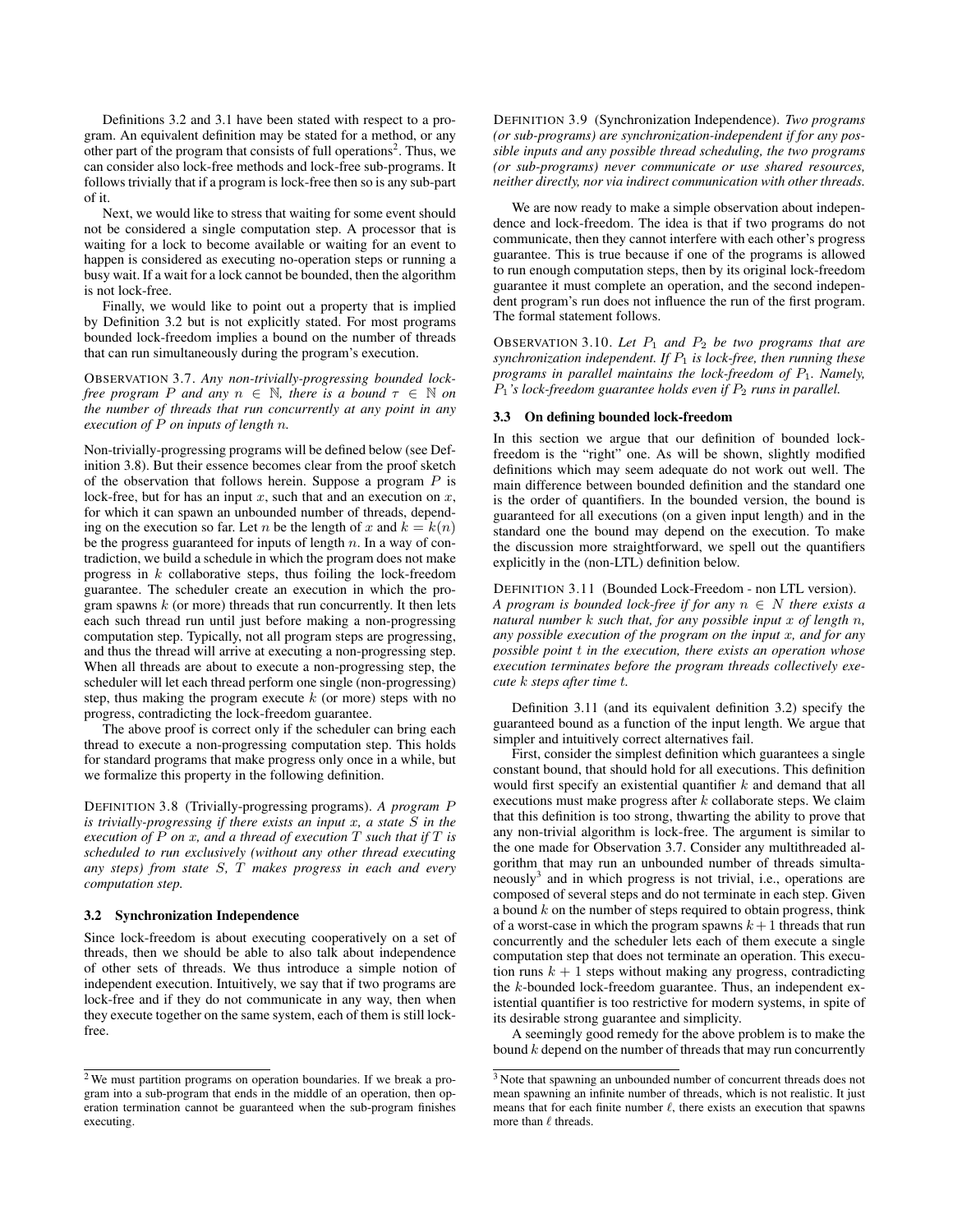in the execution. Namely, the definition would say that for any possible  $\tau$ , there exists a k such that if not more than  $\tau$  threads are executed concurrently in the execution, then progress within  $k$  collaborative steps is guaranteed. Such a definition seems good in its restrictiveness, providing a very strong guarantee. However, since the bound  $k$  depends on the number of concurent threads then this definition is too liberal and is not adequate as well. Denote the guarantee  $k(\tau)$  to stress the fact that the bound k depends on the bound on the number of concurrently running threads  $\tau$ . We claim that with this definition any *unbounded* lock-free algorithm becomes also *bounded* lock-free, by showing how to slightly modify any unbounded lock-free algorithm to make it bounded lock-free under this definition. The idea is that when the algorithm encounters an execution that fails to satisfy the guarantee  $k(\tau)$ , it spawns more concurrent threads (that do nothing) to increase  $k(\tau)$  into  $k(\tau')$  and buy more time. After spawning enough threads, the desired bound for the specific execution is obtained and the program continues while satisfying the bound  $k(\tau')$ . This is why we set the guarantee as a function of the input length.

Our chosen definition 3.11 lets the lock-free bound  $k$  be determined by the input length  $n$ . When proving a lock-freedom property, one will have to show (as part of the proof) a bound  $\tau(n)$  on the number of threads as well. Such a bound is required to complete the proof, as our first observation implies, even though our simple definition does not specify it explicitly. A more cumbersome definition could explicitly state the existence of a bound  $\tau(n)$  on the number of threads and then a bound  $k(\tau)$  on the steps to make progress. (Note that this would fix  $\tau$  and k for the run, and not allow buying more time by spawning more threads.) Our simpler definition does not allow the bound  $k$  to change during the execution, and implicitly achieves the desirable properties.

Sometimes an input is not intuitively associated with a program, e.g., if it is interactive. In such cases, we adopt a convention from computational complexity, and let the program receive an artificial unary input  $1^n$  that sets a complexity bound for its operations and guarantees.

# 4. Verifying Bounded Lock-Freedom

Given the formal definition of lock-freedom it is possible to build an automated tool for verifying or falsifying lock-freedom of concurrent programs. In this section, we describe a prototype of such a tool built on top of the CHESS [22] model checker. Given a concurrent program and a test harness, CHESS exhaustively enumerates all thread interleavings of the program for the given test harness, verifying safety and liveness properties for the given harness.

Our tool works on the simple observation that for a given bound  $k$ , the Definition 3.2 of bounded lock-freedom can be converted into a safety property. Accordingly, we build a finite state monitor, shown in Figure 1, that checks for the violation of  $k$ -bounded lockfreedom. Essentially, the monitor "counts" the number of steps since the last progress step and fails if this count becomes greater than  $k$ . The model checker performs a synchronous product of this monitor with the state space of the program, and checks if a failure state is reachable.

We chose to check a simple lock-free implementation of the stack data structure, taken from Chapter 11 of [13]. We used an input harness that takes an integer  $n$  and creates  $n$  concurrent threads,  $\lceil \frac{n}{2} \rceil$  of which perform a push operation and the rest peform a pop operation. Each thread terminates after performing its single operation on the data structure. The stack initially contains enough elements for all the pop operations to succeed. Table 1 contains the results of our experiment. We interpreted computation steps as instructions in this scenario. Therefore, we used a monitor that counted the number of instructions executed. We also ran an addi-

| State                     | : $s \in [1k+1]$   |                            |
|---------------------------|--------------------|----------------------------|
| Init                      | $\therefore$ $s=0$ |                            |
| Transition(t) : $prog(t)$ |                    | $\Rightarrow$ $s' = 0$     |
|                           | $!$ prog $(t)$     | $\Rightarrow$ $s' = s + 1$ |
|                           |                    | fail if $s' > k$           |

Figure 1. Finite state monitor that checks for bounded lockfreedom:  $GF_k \exists trprog(t)$ . The state contains a bounded integer s. On a transition of some thread  $t$ , the new state  $s'$  is set to zero when  $prog(t)$  is true, other s' is set to  $s + 1$ .

|           | Bound      |                |          |
|-----------|------------|----------------|----------|
| # threads | # accesses | # instructions | Time(s)  |
|           |            | 17             | 0.156    |
|           |            | 30             | 0.390    |
|           |            | 43             | 7.800    |
|           | 12         | 56             | 128.790  |
|           |            | 69             | 2514.238 |

Table 1. Results for checking bounded lock-freedom for the LockFreeStack implementation in Chapter 11 of [13]. We measure bounds in terms of number of shared memory accesses and in the number of instructions.

tional monitor, that counted the number of memory accesses. Such a counter may be valuable for memory-bound applications.

For each attempted number of threads and for each monitor, we iteratively increased the bound till we found a bound with which the test succeeded. Table 1 reports the time taken for the succeeding bound when run on an Intel Core2 Duo 1.6GHz laptop with 4 GB of memory running a 32-bit Windows Vista operating system. The time roughly reflects the fact that the model checking problem is exponential in the number of threads and linear in the bound.

On looking at the error paths returned by the model checker on failures, we inferred why the memory access bound grows as  $3*(n-1)$ , where *n* is the number of threads. The push and pop operations essentially perform the following code:

while(true){

```
1: Node* oldTop = top;<br>2: Node* newTop = Comp
```

```
Node* newTop = Compute(oldTop);
```

```
3: if(CompareAndSet(top, oldTop, newTtop))
```

```
4: return;
```

```
}
```
Each operation reads the current version of top, the variable pointing to the top of the stack and then, depending on the function executed (push or pop), computes the new version of top. This computation requires one memory access. Finally, the operation updates the value if top did not change during the computation. The CompareAndSet operation performs one memory operation on failure and two memory operations on success. For  $n$  threads, the maximum length of non-progress computation occurs in the following scenario. All of the n threads have read the same value for top are at line 3. One of the thread succeeds. The remaining  $n - 1$ threads fail and retry till they reach line 3 again. This takes a total of 3 memory accesses per thread during which none of the threads make progress. Our model checker is currently unable to symbolically prove that  $3*(n-1)$  is the lock-freedom bound for *n* threads. Similar argument can be made for the instruction bound measure.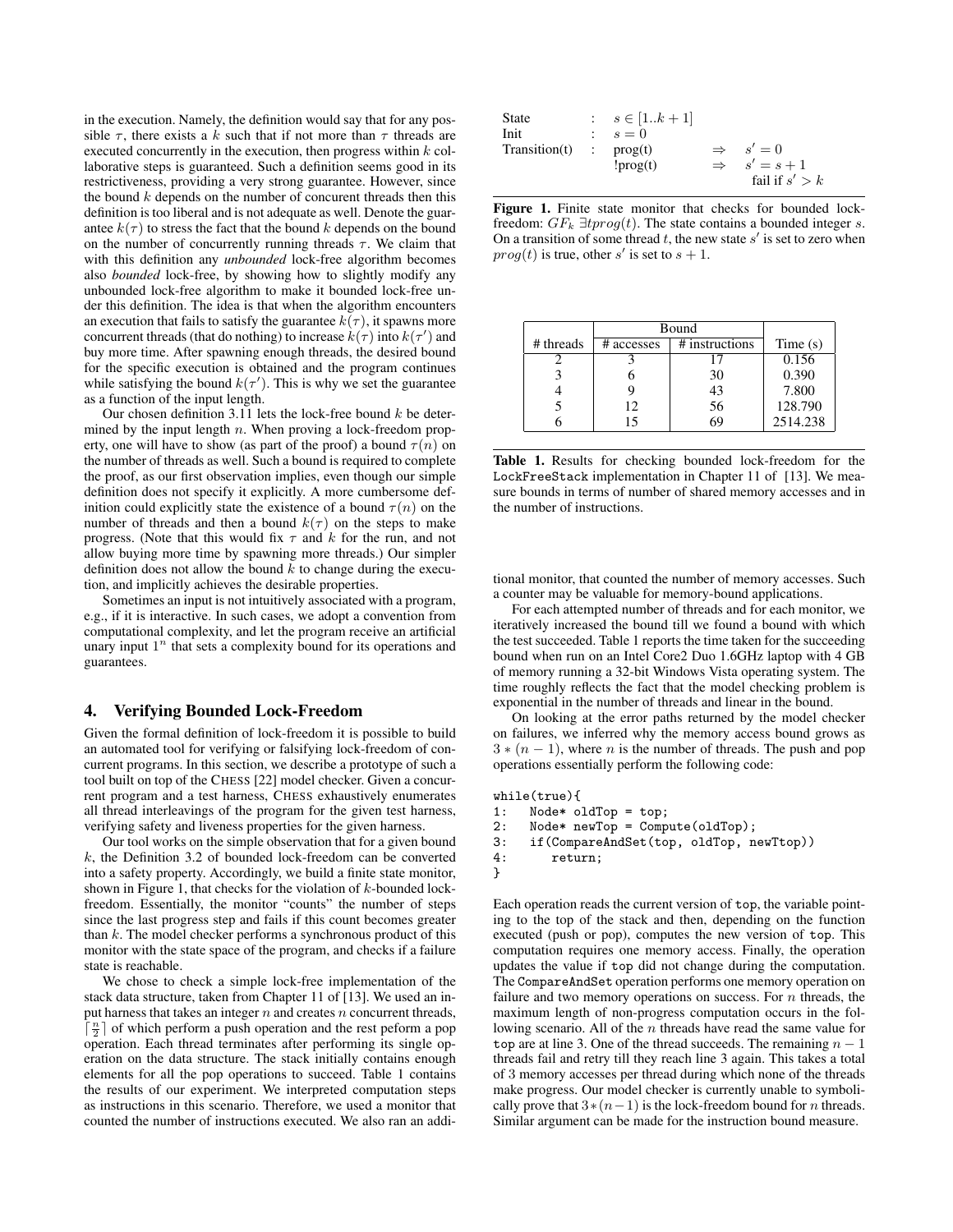# 5. System Support for Lock-Freedom: Motivation

In this section we motivate extending the definitions to handle service support for lock-freedom. We start in Section 5.1 with a simple counter. It is a service that exists in many systems. We show that standard implementations may or may not support lock-freedom, so some care must be used. Next, in Section 5.2 we note that some of the common hardware does not support a worst-cae lock-freedom guarantee. Thus, even when the software is designed and implemented with the proper care, strong guarantees can not be made about progress in the execution. Before going into these examples, we should also mention that the examples of Section 6.1, where the new command is used in a lock-free implementation, demonstrates another vulnerability of real lock-free implementations and motivates the formal treatment of lock-freedom support as advocated in this paper.

#### 5.1 An Example: Using Software Event Counters

An important tool used to monitor program behavior for performance improvement or debugging is the performance and event counters service. An event counter service typically provides a set of methods for creating counters and updating counter values. To provide such a service in a multithreaded environment, the service must implement some basic atomic counter access, so that multiple threads can update it consistently. Some systems provide primitives for atomically updating a counter (increment, decrement, and zero its value), while other systems may require use of loops that repeatedly attempt an atomic compare-and-swap (CAS) operation to atomically update the counter. Both cases allow a lock-free implementation of counter updates. In the latter case, when one thread fails to modify the counter atomically, another thread must have succeeded. If  $\tau$  is a limit on the number of threads that may concurrently execute on inputs of length  $n$ , and  $m$  is the number of computation steps used to modify the counter in the service implementation, then after the threads execute  $m \cdot \tau$  service steps attempting to modify the counter, we know that a program attempt to execute a service operation must have terminated.

The situation becomes more complicated when a background thread is employed. Service support in general may sometimes include a background thread that performs some off-line support. In this case, a background service thread can be used to serve counter values to a separate presentation program (e.g., a graphical performance monitoring tool). As will be discussed formally in the next section, we would like to guarantee that the program's progress is not hindered by the background service thread.

In the counter example, the easy case is when the service thread does not change the counter value. In this case, all races on updating the counter value are due to program threads calling the counter services. Thus, progress must be made by the program on at least one of its threads and the service supports lock-freedom. However, if the service thread may change the counter value, for example to reset the counter value after handling it to the monitoring tool, then lock-freedom support can not be guaranteed. Repeated updates of the counter values by the service background thread may prevent the running program threads from making progress.

Thus, a simple counter service may interfere with the system's progress guarantees. In this paper, we propose a framework for arguing that a service supports lock-freedom.

#### 5.2 Weak LL/SC operations in ISAs

Let us now move to demonstrating the importance of making the system support lock-freedom. In particular, we will claim that widely used systems cannot be used to guarantee support for lockfreedom at this stage. Some substantial hardware and system modifications are required to remedy the problems described below.

Most lock-free algorithms proposed in the literature are expressed either by using CAS operations or by using load-linked and the store-conditional (LL/SC) operations. The LL/SC operations are a pair of instructions often found in reduced instruction set (RISC) instruction set architectures (ISAs). The load-linked (sometimes also called load-with-reservation) instruction retrieves the value of a memory location and simultaneously places a reservation on the memory location. Other threads may modify the memory location, but in doing so they will clear the reservation. The store-conditional instruction stores a value in a memory location if the reservation left by a prior load-conditional instruction has not been cleared. If the write operation is performed, the instruction is said to succeed. If the write operation is not performed, the instruction is said to fail. In its simplest most restricted form, a reservation can be left on at most one memory location (by a single load-linked operation) and the store-conditional operation must operate on the memory location of the prior load-linked instruction.

Many lock-free algorithms have been described in terms of the LL/SC operations. The descriptions generally assume *strong* LL/SC operations, where the store-conditional fails *if and only if* the reserved memory location has been modified. Unfortunately, real hardware does not always implement strong LL/SC operations. For example, the PowerPC and ARM ISAs implement *weak* LL/SC operations for which spurious failures of the store-conditional operations are permitted<sup>4</sup>. For example, reservations will be cleared when performing context switches or when interrupt handlers performs LL/SC operations of their own. Note that interrupt handlers (handling page faults, network communication, etc.) happen at unpredictable times.

Many published lock-free algorithms described in terms of LL/SC operations are not lock-free when the store-conditional operations can spuriously fail. To be lock-free, there must be a bound on the number of steps required to ensure progress, and such bounds can almost always be exceeded by a sufficient number of spurious failures of store-conditional operations, that may be caused by an unfortunate timing of interrupts and context switches. We stress that the event of not making progress is of extremely low probability. In practice, these algorithms will not get stuck. However, a robust worst-case guarantee cannot be claimed. It can only be claimed with high probability.<sup>5</sup>

Thus, the support that these widely available architectures provide for lock-freedom via the implementation of the LL/SC instructions is not good enough to fully guarantee progress in worst-case scenarios for lock-free algorithms. This demonstrates the importance of checking the underlying support when implementing lockfree algorithms on a given system and hardware.

#### 6. Services that Support Lock-Freedom

Let us now consider programs and services. We start with the general definition of a service.

DEFINITION 6.1 (A Service). *A* service S *is a support for a set of operations that a caller program may invoke. A service consists of four components.*

<sup>4</sup> Supposedly, the MIPS and Alpha ISAs also only implement weak LL/SC operations, but we have not seen the manufacturers' documentation supporting or disproving this claim.

 $5$  One may argue that enough disruptions, say, in the forms of interrupts, will foil progress is any case, simply because the program will not get enough CPU cycles to make progress. Indeed lock-free programs cannot make progress if they do not get sufficient CPU cycles. However, a worstcase scenario of spurious failures make lock-free programs fail to make progress even when they do get sufficient CPU cycles.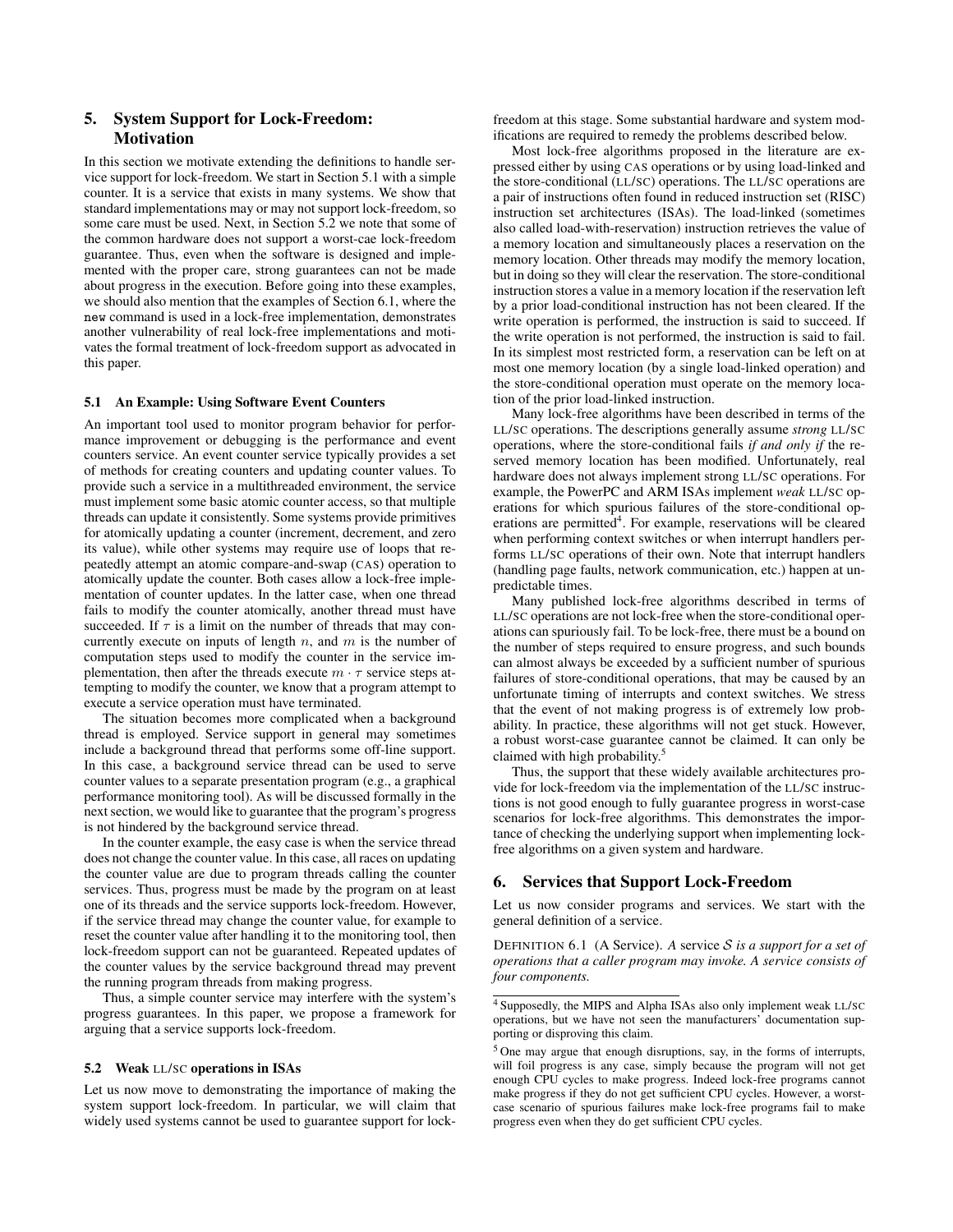## *1. An internal state.*

- *2. A set of operations with a functionality specification for each operation. The functionality specification includes the specification of inputs, the side-effects on the internal state, and the specification of the output as a function of the input and the internal-state.*
- *3. A specification of a valid operation schedule.*
- *4. A background functionality executed concurrently with the caller program execution.*

Note that some services do not require all four components in order to provide the service. For example, a mathematical library would typically contain only the second component and empty versions of the other components. A concurrent memory manager will make good use of all four components as follows: The internal state would be the heap location, size, content, and additional allocator information (e.g., a free-list header). The background functionality would consist of the concurrent garbage collector threads. The operations include allocation of an object, and access (read or write) of a field of an object in the heap or local and global variables. A valid schedule of memory management requests will typically allow modifying an object field only after the object has been allocated. It will implicitly require that the object be reachable from the program's local or global variables (the roots), by requiring that the program supplies a pointer to the object. Formally, it is possible to specify the service operations and valid schedule by specifying its operational semantics.

The above definition of a service does not include the actual implementation. Such an implementation may imply more involved interaction between the components, and the actual implementation is what determines the properties of the service. We now separate abstract specification from actual implementation.

DEFINITION 6.2 (An Abstract-Actual Service Specification). *An* abstract-actual *specification of a service consists of two separate specifications of a service.*

- *1. An abstract specification* A *specifies the service operations and their functionality, the valid service operation schedule, and the internal state.*
- *2. An implementation specification* I *specifies the entire service including the internal state representation, the steps that implement the functionality of operations, and the steps that implement the background functionality.*

We proceed with the definitions that separate reasoning about programs from reasoning about services provided to them. The first definition specifies what should be proven for a program to make sure that it is lock-free in the presence of a lock-free supporting service. We make sure that such a proof is independent of the service implementation, as the same program may run on different systems and the guarantees should be proven once for all possible underlying (supportive) system services.

DEFINITION 6.3 (Program Lock-Freedom). *A program* P *is lockfree with respect to an abstract service* A *if the following two conditions occur.*

- *1.* P *is lock-free under the assumption that any service operation is executed immediately, in a single computation step, which produces the functionality specified for the service operation.*
- *2. For any*  $n \in \mathbb{N}$  *there exists a*  $\tau \in \mathbb{N}$  *such that for any input* x *of length* n*, and any execution of* P *on* x*, there are at most* τ *concurrent threads at any point in the execution.*
- *3. If the program runs on an input of length* n*, then it only makes calls to the service operations whose inputs are of length* n *or less.*

#### *4. For any execution of the program* P*, all its calls to the service operations create a valid service operation schedule.*

The first condition in Definition 6.3 formalizes the intuitive manner in which one expects to prove lock-freedom of a program while "ignoring" the underlying system implementation. The service is assumed to happen at almost no cost and to never delay the execution. The second condition explicitly requires a bound on the number of threads that the program runs concurrently. As discussed in Observation 3.7, this is implicitly required for most practical programs, but to make the composition clean, we make this requirement explicit. The third condition ensures that an execution cannot delay a deadline by creating a new service request with a long input. If a service request is made, its input must have a limited size and the response guarantee does not change <sup>6</sup>. This extra condition is not needed in case the bound on the time to make progress is a constant that does not depend on the input.<sup> $\prime$ </sup> The last condition ensures that the program behaves properly.

We now turn to considering the service and its support of lockfreedom. In order to separate the lock-freedom support from any specification of an actual lock-free program, we conceptually ignore the program operations except for its calls to service operations. This way, we concentrate on the run of any possible valid service requests and ignore the rest of the program operations and the concurrent background threads. Formally, for any execution  $e$ of a program  $P$  using a service  $S$ . we will consider a projection  $e_S$  of the execution  $e$  on the service operations. This includes all the computation steps that run during the service operation, and excludes all operations of the background threads and operations of the program that are not service requests.

The projection  $e_S$  may be thought of as taking a valid program execution and removing all program statements that do not include a service operation call. The service support guarantees should not be concerned with the actual intent of the programs. Therefore, we remove all non-service steps. Note that it is possible to run the operations on the service (given their inputs) without running the entire program, assuming the program only accesses the service's internal state via the service operations.

In the projected execution  $e_S$  we care how many steps it takes to finish an execution of a service operation. For service operation steps the predicate *S-prog* is defined to be true if and only if t finishes an execution of a service operation at this step. We call a program *valid* if all its executions make only valid service calls.

DEFINITION 6.4 (Supporting Lock-Freedom). A projection  $e_S$  of *an execution* e *on the operations of Service* S *is* k*-bounded lockfree service execution if*  $e<sub>S</sub>$  *satisfies* 

# $GF_k \exists t \ S\text{-}prog(t).$

*A service* S *is supporting bounded lock-freedom if for any*  $n \in \mathbb{N}$ , *and any*  $\tau \in \mathbb{N}$ *, there exists a k, such that for any valid program* P, *and any execution* e *of* P *that runs at most* τ *concurrent threads, and invokes* S*'s operations with inputs of length at most* n*, the projected execution*  $e_S$  *is a k-bounded lock-free service execution.* 

Note that typically, the lock-freedom guarantee depends on the number of threads that may be executed concurrently, and hence the dependence of the guarantee k on the number  $\tau$  of concurrent

<sup>&</sup>lt;sup>6</sup> the limit *n* can be made a (reasonably small) function of *n*, but we chose to keep the definitions simple. The formal input to the program may be artificially padded with  $1^n$  for a large enough n sufficing for all service calls.

<sup>&</sup>lt;sup>7</sup> Sometimes it is natural to have a constant bound, such as when implementing a stack data structure. At other times, it is important to allow the bound to be dependent on the input of the service request, e.g., when an allocation procedure zeros the space it is allocating.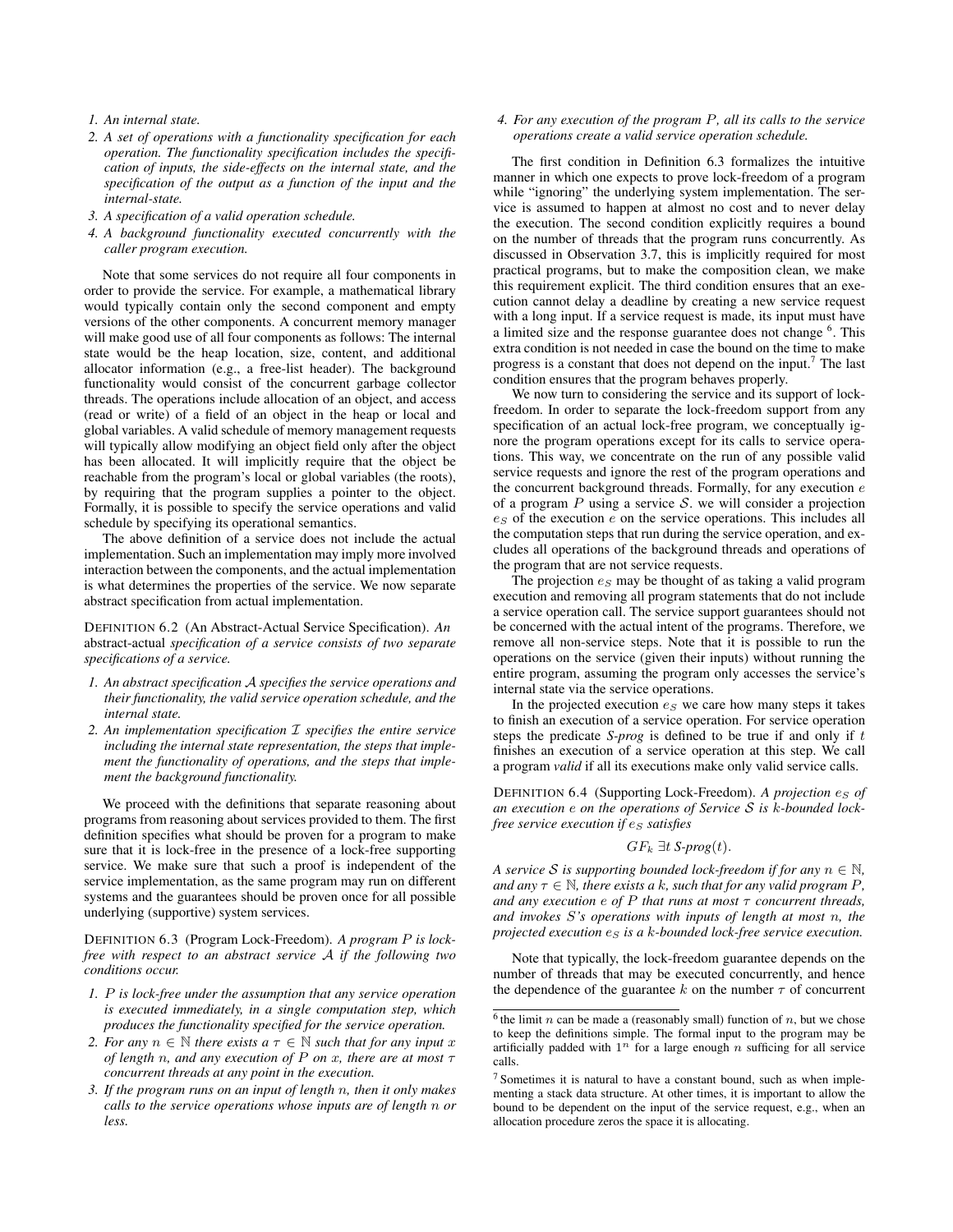threads that may be spawned by the calling program. The number  $\tau$  provides a bound on the number of threads that may run service operations concurrently.

Once the program is proven to be lock-free with respect to an abstract service according to Definition 6.3 above, and the service is proven to support lock-free programs according to Definition 6.4 above, then the composition theorem asserts that the system as a whole is lock-free. The composition theorem is stated and proven in Section 7 below.

We depict the separation of the program from the service in Figures 2-3. Figure 2 depicts the run of a program with service calls and background threads. The program threads are depicted as continuous lines, whose calls to the service operations are depicted as long ovals. The background threads are depicted as dashed lines. Figure 2 shows three program threads and three background threads running concurrently. In Figure 3 the two entities are separated. In 3-a the program part is depicted and the long ovals (representing the service operations) are replaced by a single computation step highlighted by a small circle. Figure 3-b depicts the service part with the background threads and the attainable schedule of service requests obtained from the original execution of the program.

A point worth stressing for the Definition 6.4 in the presence of background threads is that it implicitly requires that enough progress is made by the background threads to guarantee a bounded execution time for each operation execution. The service implementation  $\mathcal I$  makes such progress while executing the operations or via the background threads. If the service is late because the background threads do not make enough progress, then a service operation may be stalled, and the progress requirement in the definition cannot be guaranteed. Returning to our memory management example, the memory manager may support further allocations only if the garbage collector manages to free space in the background before the heap is exhausted. Therefore, in order to prove that the service supports lock-freedom in this scenario, one may need to assume something about the scheduling of the background threads, ensuring that they get a chance to make sufficient progress. Extensions in this spirit, that allow lock-freedom support to be conditioned on some events happening during the program run, are easy following the definitions provided in this paper.

#### 6.1 An Example: Lock-free Linked-List with Allocation.

We now look at a specific lock-free algorithm from the literature to demonstrate our framework. Several lock-free algorithms for concurrent data structures use helper objects. As a specific example we chose the lock-free linked-list algorithm by Valois [26]. This linked-list algorithm uses auxiliary nodes in between the "real" elements of the list to manage races between deletions and insertions. Details can be found in the original paper, we only highlight relevant issues. In order to execute an insert to the linked list, the abstract insert method is given a new node, a pointer to an object in the list, and an available auxiliary node. But in practice, an implementation of an insert operation must somehow acquire an auxiliary node in order to insert the "real" one into the list. A natural implementation of acquiring an auxiliary node would be to allocate such a node using the system's memory manager, or to manage a pool of available auxiliary nodes for use by the program.

Using our framework to reason about this algorithm, one can show that in its abstract form, this algorithm is lock-free, when assuming that the allocation of an auxiliary node is executed in a single computation step. This is, in fact, the way such algorithms were shown lock-free in the first place. A natural way to define an operation in this context. i.e., define progress, is to think of each operation on the data structure, and in particular an insert operation, as an operation of the program, and its termination be considered progress.

Moving on to the allocation service, a careless implementation of the allocator may use locking to coordinate all allocations in the system, foiling the lock-free guarantee. In particular, the implementation in [1] uses the C++ new operation, which on most system will acquire a lock and not maintain lock-freedom. This simple use of allocation while implementing lock-free algorithms is widely seen in the literature, see for example, the two code examples in the Java Concurrency book [8]. To preserve lock-freedom, a lock-free allocator must be used. Another possible implementation of the allocation service is a pool of pre-allocated objects that the allocator can use. This pool of objects can be managed via a lock-free stack. Such a pool does not use background threads, and one can show that when several threads try to allocate an auxiliary object from a non-empty stack, one of them always succeeds prior to executing  $k_2 \cdot \tau$  operations, where  $k_2$  is a constant and  $\tau$  is a bound on the number of threads. Given such a guarantee, the composition theorem guarantees that the entire implementation is lock-free.

Typically, a pool is managed by pre-allocating a number of objects for the pool, and maybe extending it when necessary. A simple implementation will guarantee lock-freedom only if the pool does not need to be extended. This scenario can be phrased as a predicate on program run. Denote by  $N$  the number of objects initially allocated for the pool. We define the predicate  $P$  on a program execution, to be TRUE if a program execution uses at most  $N$  auxiliary objects simultaneously throughout the run. The pooling service supports lock-freedom only for programs that satisfy the predicate P. Using the conditional lock-freedom support terminology, we say that for programs that always satisfies the predicate  $P$ , the use of the pooling service is guaranteed to be lock-free.

Having established the framework to reason about lock-freedom separately for programs and services, we are now ready to prove the composition theorem.

## 7. The Composition Theorem

The theorem that binds the lock-free program guarantee and the lock-free supporting service guarantee into a single lock-free run is the composition theorem stated below. Again, we work with the bounded version of lock-freedom, and everything in this section can be easily translated into the unbounded version.

THEOREM 7.1. *Let* P *be a program and let* S *be a service with an abstraction* A *and an implementation* I*. If the following conditions hold:*

- *1. Program* P *is lock-free with respect to the abstract service* A*.*
- *2. The service* S *supports lock-freedom.*
- *3. The program* P *does not communicate with the service* I *except via the service operations, and the effects of service calls are exactly and only those effects specified by the abstract service definition.*

*Then the joint execution of the program* P *using the service* S *is lock-free.*

When we say that execution of the program  $P$  using the service  $S$  is lock-free in the assertion above, we mean that after the program runs a limited number of steps, a program operation terminates. In contrast to the abstract step count in Definition 6.3, the counting of program steps in this case includes steps of the program code as well as steps of the service implementation that execute when the program invokes a service request. But not steps executed on the background threads.<sup>8</sup>

<sup>8</sup> To motivate this exclusion, think of concurrent garbage collection. Progress made by the concurrent collector is not considered program's progress.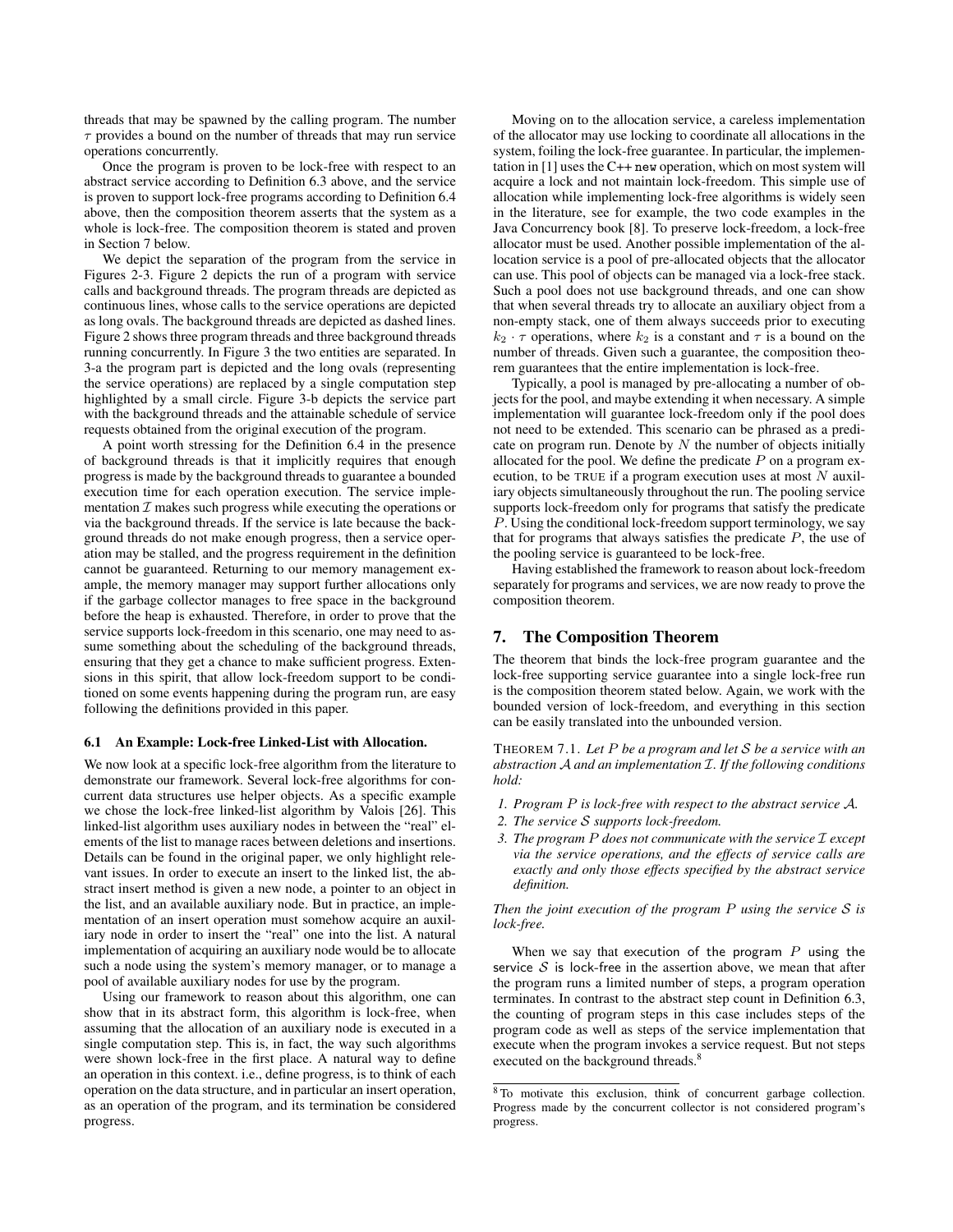

Figure 2. A program running a service. Program threads are represented by continuous lines with service operations depicted as long ovals; service background threads are depicted as dashed lines.







Figure 3. Our framework separates the program from the service. Figure 3-a depicts the program part and Figure 3-b depicts the service

Proof: In order to prove lock-freedom of the system, we need to show that for any  $n \in \mathbb{N}$  there exists a k such that for all executions on inputs of length n,

part.

# $GF_k \exists t \, prog(t).$

Fix an input  $x$  of length  $n$ . By Definition 6.3 Since the program is lock-free with respect to  $S$ , it must make calls to the service operations which create a valid service schedule and the input lengths to the service operations are all bounded by  $n$ . In addition, it never runs more than  $\tau$  concurrent threads for some  $\tau$  that may depend on *n*. Let  $k_P$  be the number of computation steps that guarantee program operation termination as guaranteed by the lock-freedom of the program for inputs of length  $n$ , according to Definition 6.3. Let  $k<sub>S</sub>$  be the number of computation steps that guarantee, according to Definition 6.4 and on inputs of length at most *n* and at most  $\tau$  program threads, that a service operation must terminate after a projected execution  $e_S$  runs  $k_S$  steps. Fix any execution of the program e, and fix any point in the schedule p. We claim that one of the program operations terminates within  $k = k_P \cdot k_S$  computation steps executed by the program threads after p.

Since it is guaranteed that the program does not touch the service data structure, except via the service operation invocations, then by Definition 6.4, whenever  $k<sub>S</sub>$  computation steps of service operations are run, at least one service operation completes, independently of all other steps executed by the program. Thus, after any  $k<sub>S</sub>$  steps are executed, one event must occur. Either a service step terminates, or a program non-service step is executed. We can therefore deduce that after executing  $k = k_S \cdot k_P$  computation steps, at least  $k_P$  steps were executed in which either a service request terminated or a non-service step of the was executed. In the abstract scenario of Definition 6.3, we obtain at least  $k_P$  steps when service operations are counted as a single step. By the pro-

gram lock-free guarantee, if at least  $k_P$  such steps are executed, then the program makes progress and we are done with the proof of Theorem 7.1.

A similar theorem may be stated for the unbounded variant of lock-freedom. In this case, the proof will first fix the execution of the program with the service; it will then obtain the relevant constants for the program and the service (given the execution) and derive the multiplication, which forms the guaranteed bound for the joint execution.

Wait-freedom satisfies composition in the above sense almost trivially, since each thread makes progress after making  $k$  steps, independently of the other threads in the system. Obstruction freedom is also closed under composition, but some subtleties may come up in defining composition properly (similarly to issues that come up with nested atomic transactions)

# 8. Related Work

Wait-freedom was initially defined by Herlihy [10]: any thread can complete any operation in a finite number of steps, regardless of the execution speeds of the other threads. The term *wait-freedom* is strictly stronger than the term *lock-freedom* studied in this paper. In the same paper, Herlihy [10] also introduced the concept of *nonblocking* implementations. According to that definition some thread is guaranteed to complete an operation in a finite number of steps, regardless of the execution speed of the threads. Massalin introduced the concept of *lock-free* implementations [15], which is synonymous with Herlihy's nonblocking concept. Both terms have since been used to describe various things, but a consensus appears to have emerged in recent years to use the term *lock-free* to describe something close to what Herlihy originally called *nonblocking*.

In a subsequent paper, Herlihy et al. [12] also introduced *obstruction-freedom*. Michael and Scott [21] earlier described this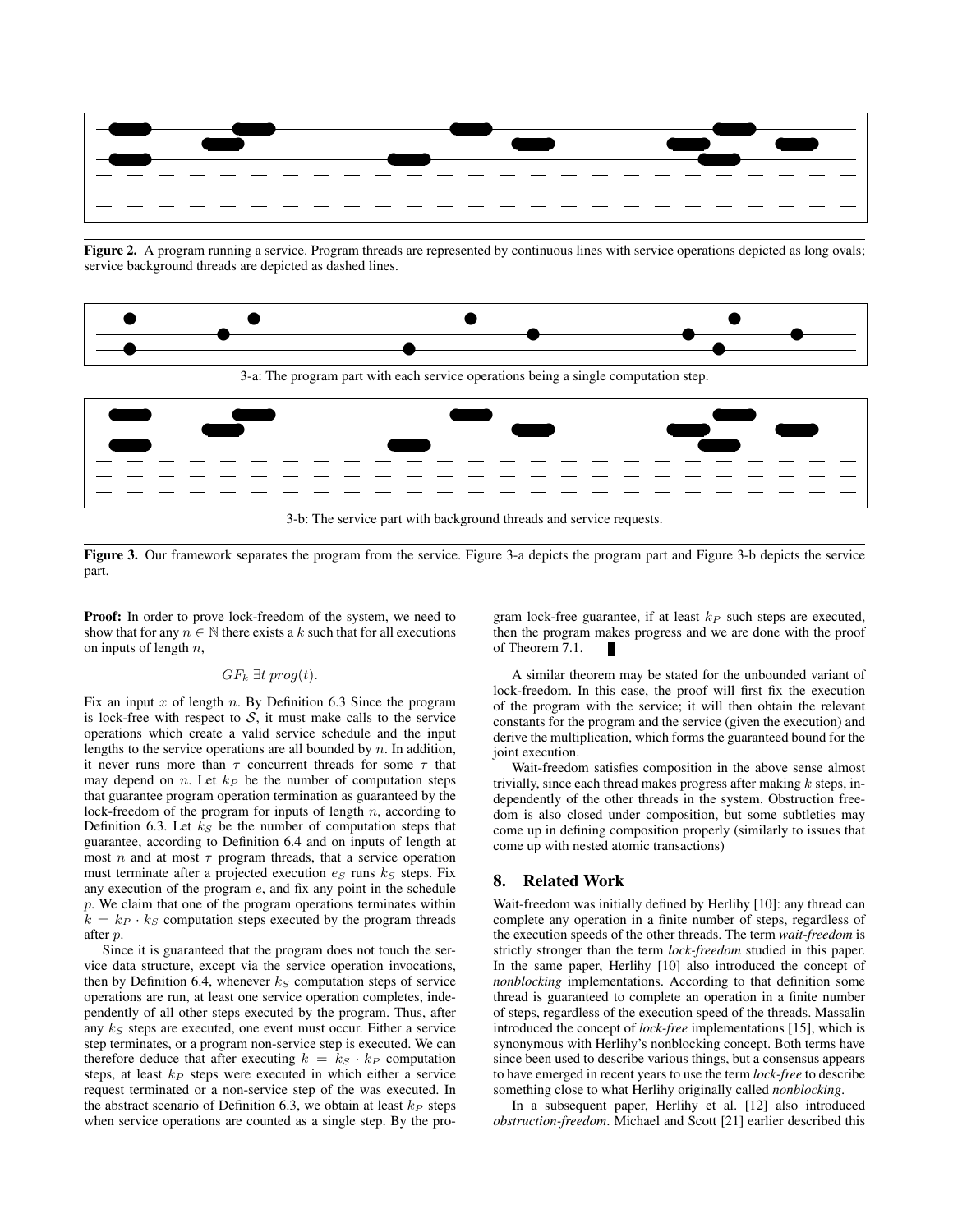property as lock-free but not non-blocking, however, they used the term "non-blocking" in the sense of "lock-free" and the term "lock-free" to mean without locks. Since Herlihy et al. defined the term "obstruction-free", a concensus appears to have emerged on making a distinction between lock-free and obstruction-free. Prior to the definition of "obstruction-free", the term "lock-free" was sometimes used to describe both categories.

There is a body of work on wait-free implementions of various synchronization operations in terms of other synchronization operations, e.g., Jayanti's implementations of CAS in terms of LL/SC and LL/SC in terms of CAS [14] and Michael's implementation of the latter [19]. Such wait-free "translations" preserve properties of algorithms such as wait-freedom, lock-freedom, or obstructionfreedom.

Many lock-free algorithms were designed and we do not attempt to list them here. Many example appear in [13] Related to the discussion on memory management above, one should note that lock-free supporting algorithms for manually allocating and deleting objects exist and high-performance implementations have been written by Michael [20] and Gidenstam et al. [7].

Our observation that a bound on the number of simultaneous active threads is an important parameter for bounded lock-freedom, has an analogue in a paper by Merritt and Taubenfeld [16], where they study the significance of this bound for several classical distributed algorithms. Other restrictions on the asynchronous model are typically required to obtain interesting algorithms, see, for example [4, 5].

Dongol [3] formalizes (unbounded) progress guarantees using their proposed logic capable of expressing progress. Gotsman et al. [9] have recently built a tool for arguing about (unbounded) progress guarantees using rely-guarantee reasoning.

Automatic reclamation of auxiliary nodes used in various lockfree data structures (such as Valois' lock-free linked-lists) can have a lock-free implementation provided a lock-free mechanism for node allocation and reclamation. Lock-free allocation and reclamation can be achieved by using a concurrently marking garbage collector that supports lock-free allocation, e.g., STOPLESS, CLOVER and CHICKEN [23, 24]. Alternatively, the nodes can be managed by custom mechanisms, e.g., the reference counting scheme by Gidenstam et al. [6], or the pointer guarding schemes of Michael [18] and Herlihy et al. [11], which all limit the number of cursors into a data structure a single thread may maintain. The cost of certain operations are proportional to the number of cursors allowed, so if the limit on the number of cursors is removed, the algorithms will no longer be lock-free.

# 9. Conclusion

We extended the definition of lock-freedom into bounded lockfreedom, which seems more attractive for applied systems. We formalized the notion of bounded lock-freedom using LTL, incorporated it into the CHESS model checker, and used it to check a simple standard lock-free stack implementation. Next, we advocated a separate reasoning about lock-freedom for a program and the system that supports it. A framework was proposed for separately reasoning about the lock-freedom of a service and about the lock-freedom of fa program. Finally, a composition theorem was shown, asserting that if a program has been shown lock-free according to our framework and the services it uses support lock-freedom, then the real run, given the service implementations is guaranteed to be lockfree as well.

#### Acknowledgement

We thank Roy Friedman, Tim Harris, Maurice Herlihy, Victor Luchangco, Maged Michael, Mark Moir, Nir Shavit, and David Tarditi for many helpful discussions.

# References

- [1] Lawrence Bush. Lock free linked list using compare & swap. http://www.cs.rpi.edu/ bushl2/project web/page5.html, April 2002.
- [2] David L. Detlefs, Paul A. Martin, Mark Moir, and Guy L. Steele. Lock-free reference counting. *Distributed Computing*, 15:255–271, 2002.
- [3] Brijesh Dongol. Formalising progress properties of non-blocking programs. In *Formal Methods and Software Engineering, 8th International Conference on Formal Engineering Methods, ICFEM 2006*, pages 284–303, 2006.
- [4] Cynthia Dwork, Nancy Lynch, and Larry Stockmeyer. Consensus in the presence of partial synchrony. *Journal of the ACM*, 35(2):288– 323, 1988.
- [5] Faith Ellen Fich, Victor Luchangco, Mark Moir, and Nir Shavit. Obstruction-free algorithms can be practically wait-free. In *DISC*, pages 78–92, 2005.
- [6] Anders Gidenstam, Marina Papatriantafilou, Håkon Sundell, and Philippas Tsigas. Practical and efficient lock-free garbage collection based on reference counting. Technical Report 04, Chalmers University of Technology and Göteborg University, 2005.
- [7] Anders Gidenstam, Marina Papatriantafilou, and Philippas Tsigas. Allocating memory in a lock-free manner. In *Proceedings of the 13th Annual European Symposium on Algorithms*, number 3669 in LNCS, pages 329–342. Springer-Verlag, October 2005.
- [8] Brian Goetz, Tim Peierls, Joshua Block, Joseph Bowbeer, David Holmes, and Doug Lea. *Java Concurrency in Practice*. Addison-Wesley, 2006.
- [9] Alexey Gotsman, Byron Cook, Matthew Parkinson, and Viktor Vafeiadis. Proving that non-blocking algorithms don't block. In Zhong Shao and Benjamin C. Pierce, editors, *Proceedings of the 36th ACM SIGPLAN-SIGACT Symposium on Principles of Programming Languages, POPL 2009*, pages 16–28. ACM, 2009.
- [10] Maurice Herlihy. Wait-free synchronization. *ACM Transactions on Programming Languages and Systems*, 13(1):124–149, January 1991.
- [11] Maurice Herlihy, Victor Luchangco, Paul Martin, and Mark Moir. Nonblocking memory management support for dynamically-sized data structures. *ACM Transactions on Computer Systems*, 23(2):146– 196, May 2005.
- [12] Maurice Herlihy, Victor Luchangco, and Mark Moir. Obstruction-free synchronization: Double-ended queues as an example. In *Proceedings of the 23rd International Conference on Distributed Computing Systems*, pages 522–529, May 2003.
- [13] Maurice Herlihy and Nir Shavit. *The Art of Multiprocessor Programming*. Morgan Kaufmann, March 2008.
- [14] Prasad Jayanti. A complete and constant time wait-free implementation of cas from ll/sc and vice versa. In *Proceedings of the 12th International Symposium on Distributed Computing*, volume 1499 of *LNCS*, pages 216–230, September 1998.
- [15] Henry Massalin. *Synthesis: An Efficient Implementation of Fundamental Operating System Services*. PhD thesis, Columbia University, 1992.
- [16] Michael Merritt and Gadi Taubenfeld. Computing with infinitely many processes. In *DISC '00: Proceedings of the 14th International Conference on Distributed Computing*, pages 164–178. Springer-Verlag, 2000.
- [17] Maged Michael. Scalable lock-free dynamic memory allocation. In *Proceedings of SIGPLAN 2004 Conference on Programming Languages Design and Implementation*, ACM SIGPLAN Notices, Washington, DC, June 2004. ACM Press.
- [18] Maged M. Michael. Safe memory reclamation for dynamic lock-free objects using atomic reads and writes. In *Proceedings of the 21st Annual ACM Symposium on Principles of Distributed Computing*, pages 21–30, July 2002.
- [19] Maged M. Michael. Practical lock-free and wait-free LL/SC/VL